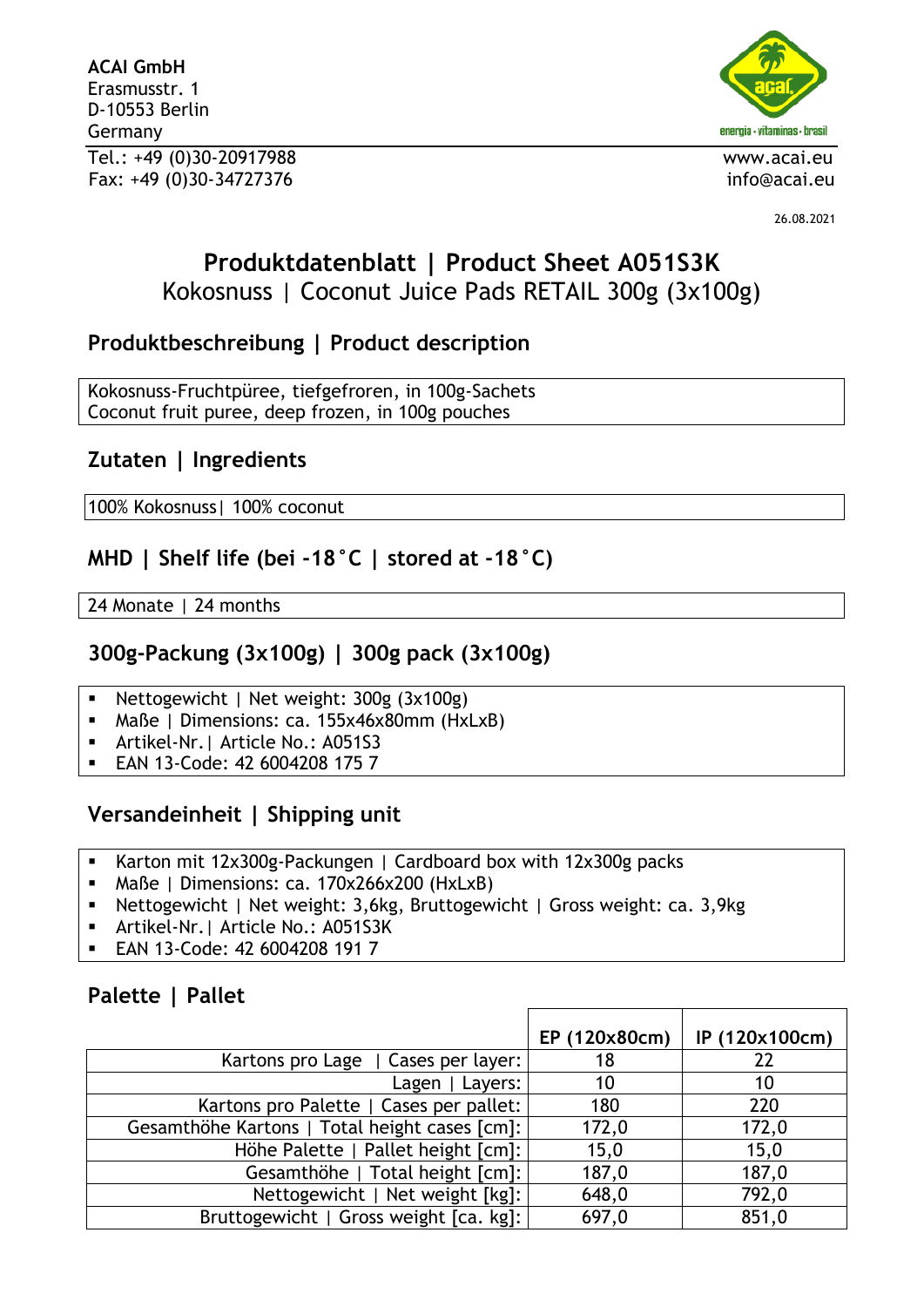

# **Qualitätszertifikate Produzent | Quality certificates producer**

BRC, SGF, KOSHER

## **General Information**

| Common Name   Coconut |                                                                                                                                         |
|-----------------------|-----------------------------------------------------------------------------------------------------------------------------------------|
|                       | Botanical Name   Cocos nucifera L                                                                                                       |
| <b>Origin</b> Brazil  |                                                                                                                                         |
|                       | Description   Product obtained from the edible part of the coconut through<br>technological processes that preserve the safety of food. |
|                       | Storage and transport   The product is stored and transported at maximum temperature of -<br>$18^\circ$ C.                              |

### **Analytical information**

| $\degree$ Brix(20 $\degree$ C)   4,5 - 8,5                   |                  |
|--------------------------------------------------------------|------------------|
|                                                              | $pH$   4,5 - 7,5 |
| <b>Acidity</b> (ml NaOH 0, 1N/10g) $\vert 0, 5 - 2, 0 \vert$ |                  |
| Acidity (% citric acid) $ 0,03 - 0,13 $                      |                  |

# **Organoleptical information**

| <b>Color</b>   Typical of the fruit.                |
|-----------------------------------------------------|
| Odor & Flavor   Typical of the fruit. No off smell. |
| Texture   Typical of the fruit. No off flavor.      |

# **Microbiological information**

|                                          | Total Plate Count   Max. 20.000 CUF/g |
|------------------------------------------|---------------------------------------|
|                                          | Yeast and Mold   Max. 10.000 CUF/g    |
|                                          | S. aureus $\vert$ < 10 CFU/g          |
| Total coliforms (35°C)   Max. 50 CUF/g   |                                       |
|                                          | <b>E.</b> coli Negative /g            |
| Thermo-tolerant coliforms $ $ < 10 CFU/g |                                       |
| (45°C)                                   |                                       |
|                                          | Salmonella sp   Negative / 25g        |